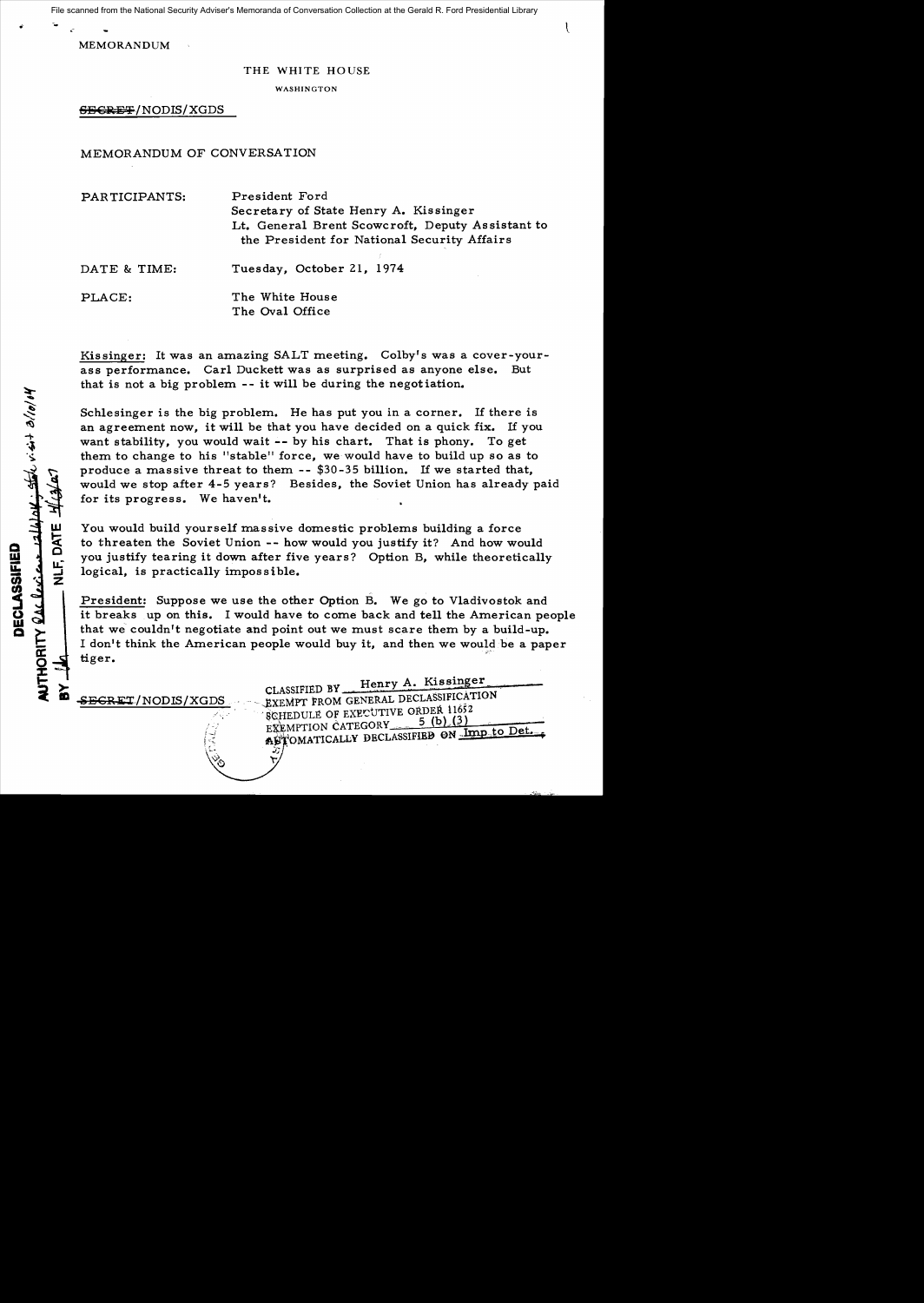#### information of the set of the set of the set of the set of the set of the set of the set of the set of the set o

Kissinger: The press would then swing back to the left. The Democrats also. Of course they could get Jackson that way. How could you argue that 15, 000 warheads were not enough?

President: But if we didn't get the money, we could not then go back and negotiate again with the Soviet Union.

Kissinger: And within two years, we will be fighting the JCS to keep from scrapping the B-52.

President: The fact that we might not get the funds is what scares me.

Kissinger: The Soviets are already perceiving the Congressional problems. They are toughening their stand now. I think you have no choice but to call Schlesinger either tomorrow or Wednesday. Maybe Wednesday, so he can't appeal.

[He described the note to Dobrynin.] [Passed the talker to the President.]

President: Do you think with this proposal Jim will walk out?

Kissinger: Never. Not a chance.

President: How about the JCS?

Kissinger: They will regret not being able to MIRV the other 450 Minuteman II.

What you do not have in your Cabinet now is people who work for you, not for themselves. McNamara had no judgment but he protected his President. Jim is in business for himself.

The press is no longer playing him against me. You have two problems with him. One, he is playing the Jewish community.

President: But even he, Clements, and Jones said Israel had too much.

Kissinger: He won't take the heat, Mr. President. Clements is okay.

President: If he won't be a team player, I don't want him.

## **EGREE/NODIS/XGDS**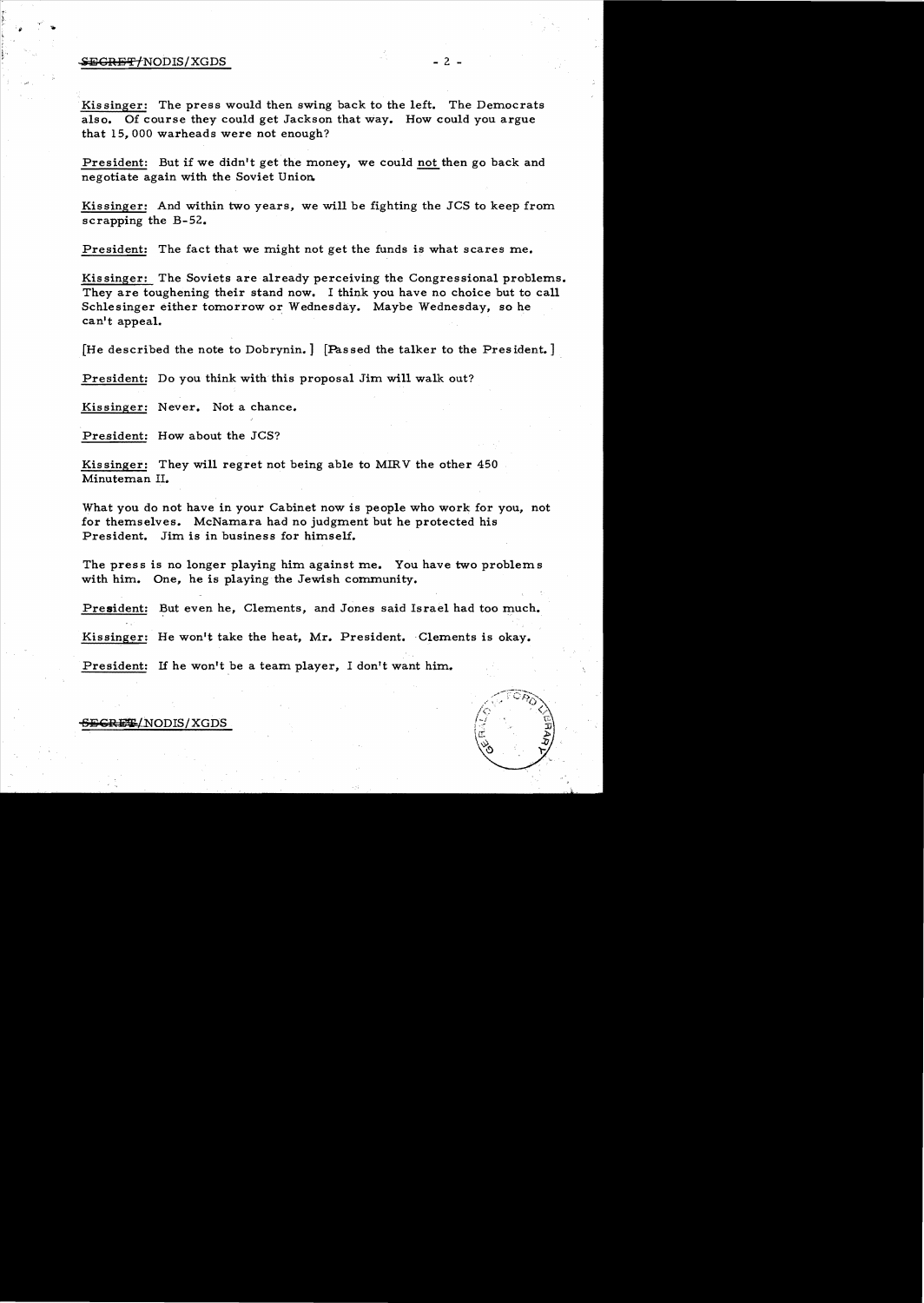## F<del>ECRET/</del>NODIS/XGDS

# Kis singer: He will never get out in front. [Mel Laird]

Clements isn't as bright as Mel, but he has some qualities. Les Gelb already is getting it out.

On the Middle East. Egypt says Fahmi made no deals with the Soviet Union. Maybe yes, maybe no. Sadat wrote to you at the time to put our relationship on a public basis -- meaning military aid. How can you do it before another deal? But it will be a problem if you don't.

Also, he now wants to negotiate in Washington, not Sinai. That has three problems: The press here, no responsibility for negotiations; and American involvement.

I am afraid Sadat is getting cold feet. I will ask at least for nonbelligerency, a five-year agreement. That is totally unattainable.

President: How do you get Egypt and Israel to agree on negotiations?

Kissinger: I would go from the Food Conference. Sinai is easy. In Washington it would slip because of the Japan trip.

I foresee two months of bargaining before we move massively. You may have to cut off Israeli aid.

President: Your judgment on this is superior to mine. The Jewish community will not dictate to us on the right thing to do.

Kissinger: They should give: up halfway to the '67 lines -- including the oil fields. We would have to guarantee that amount of oil. They can't get nonbelligerency for that. Some of the specifics of non-belligerency.

4. President: A UN zone?

Kissinger: The whole thing. Egypt could advance to the present Israeli line. There would then be a 60-kilometer buffer. Before Egypt could cross that, Syria would. be defeated. Israel is obnoxious and has been squirrelling away. The Israelis were terrible on Turkey. The Soviet Union won't let Syria go down in another war. If Turkey isn't benevolently neutral, we don't have a chance. I don't want to go back to the Middle East unless I am certain of a success. I could come back with Turkish concessions and the beginning of negotiations between Israel and Egypt.

**SECRET#NODIS/XGDS**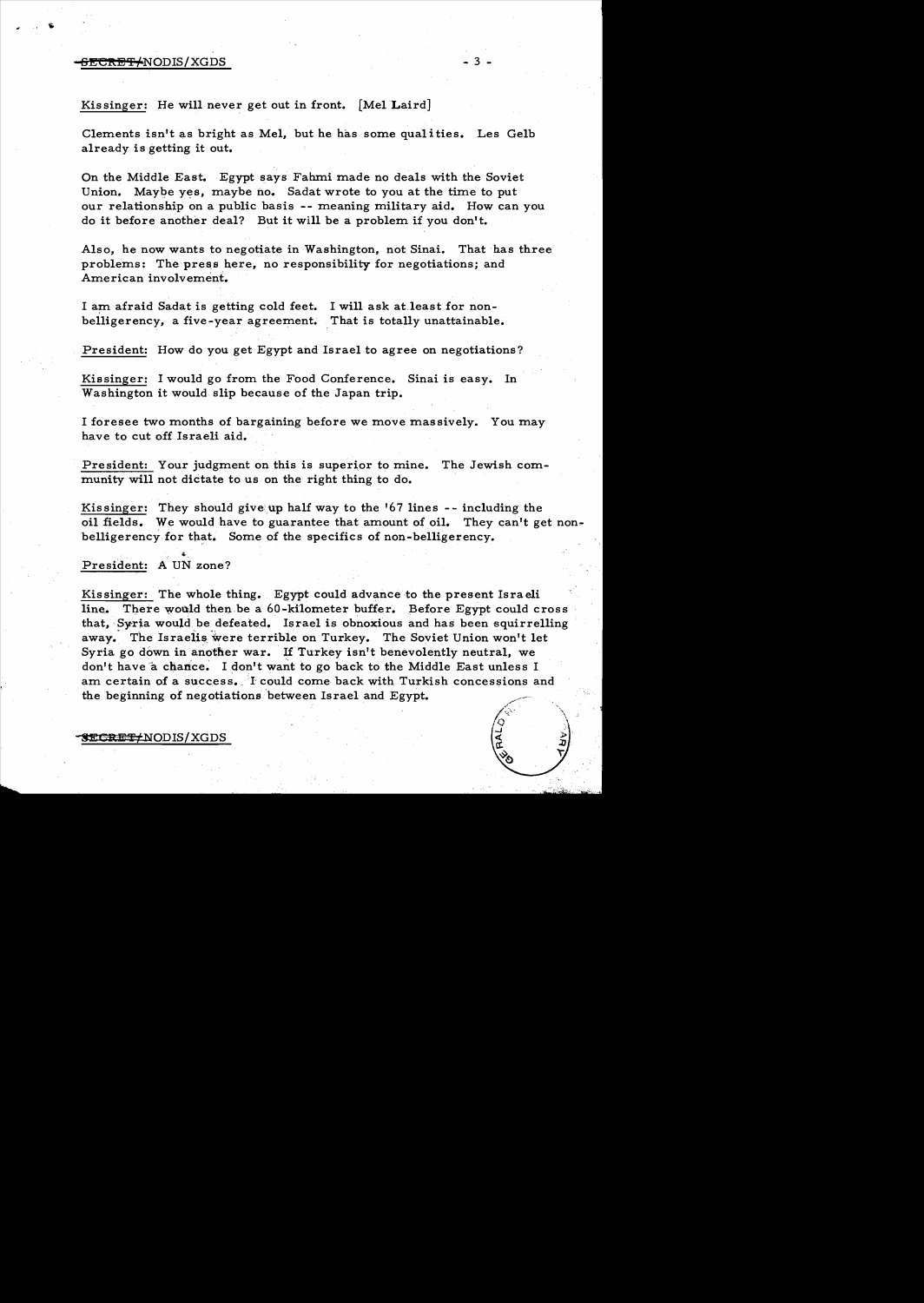## **SEGRET/NODIS/XGDS**

We are thinking of making an announcement of the Vladivostok trip on Saturday.

President: Good.

Kissinger: I think we will get an Israeli/Egyptian negotiation, but I would like to stay out of the first phase and let a stalemate develop.

The problem is Egypt doesn't even have anything I want.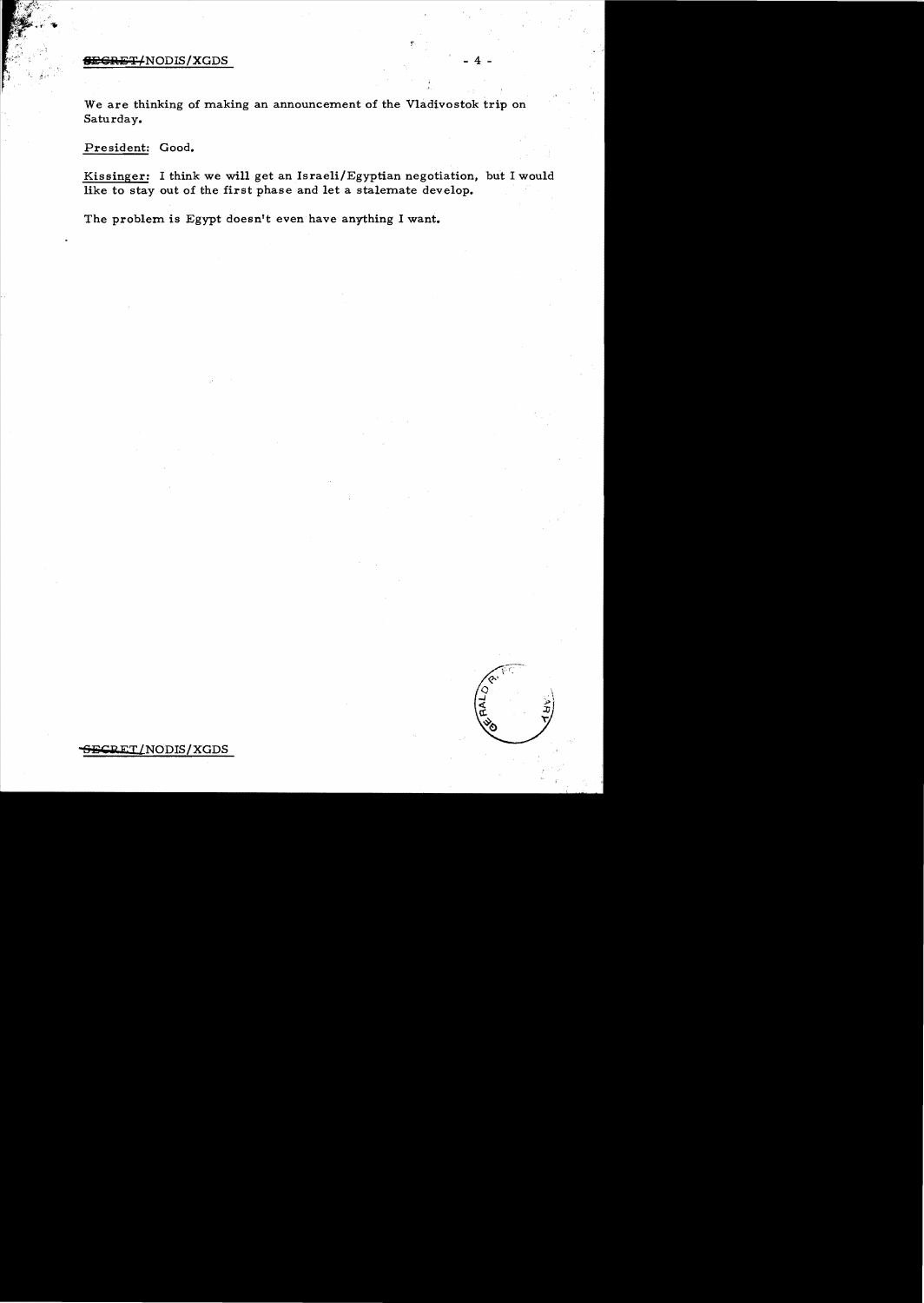$114209$  1974

K I was an anaging SALT months, Esth and a 14A personne : Carl Dentrett com as singered as anyone where that that not a big port-with la change comptante. Come of agreement more, it will be that por tous pleasaber a quick fix - of you want stability, you would want - by his chart. That is phony. To get turn to change to his "state" form, we would have to formell up so as to produce a monsioner than to the 30-35 but, If we strike that, would no stop pto 4-5 year? Beauto, su has already paint for to page We havent Vous would brief yourself crossine dessutées probo building a faire to character SU - home justify at? And how justify texting it down ofthe 5 years?<br>Option @ while then thirdly logical, is prectionly inguished ) ing on this. I would know to care bank & po 5 Comprophethat we can don't my state & sea print ant we must scare them by healthy, blant thing US evaldby it, Ftain we would be poper type . K The princeral then soming back left, The Derno alors, causetten cuild pet Jakon that con, Home could you inquest t vos combrado aux unt import P But if we derhit yet a monday, we excell

AUTHORITY en Recruiton 12/6/04; state visit 3/10/04 **BY**  $\frac{f_{\text{old}}}{f_{\text{old}}}$  NLF, DATE  $\frac{1}{4}/(3/07)$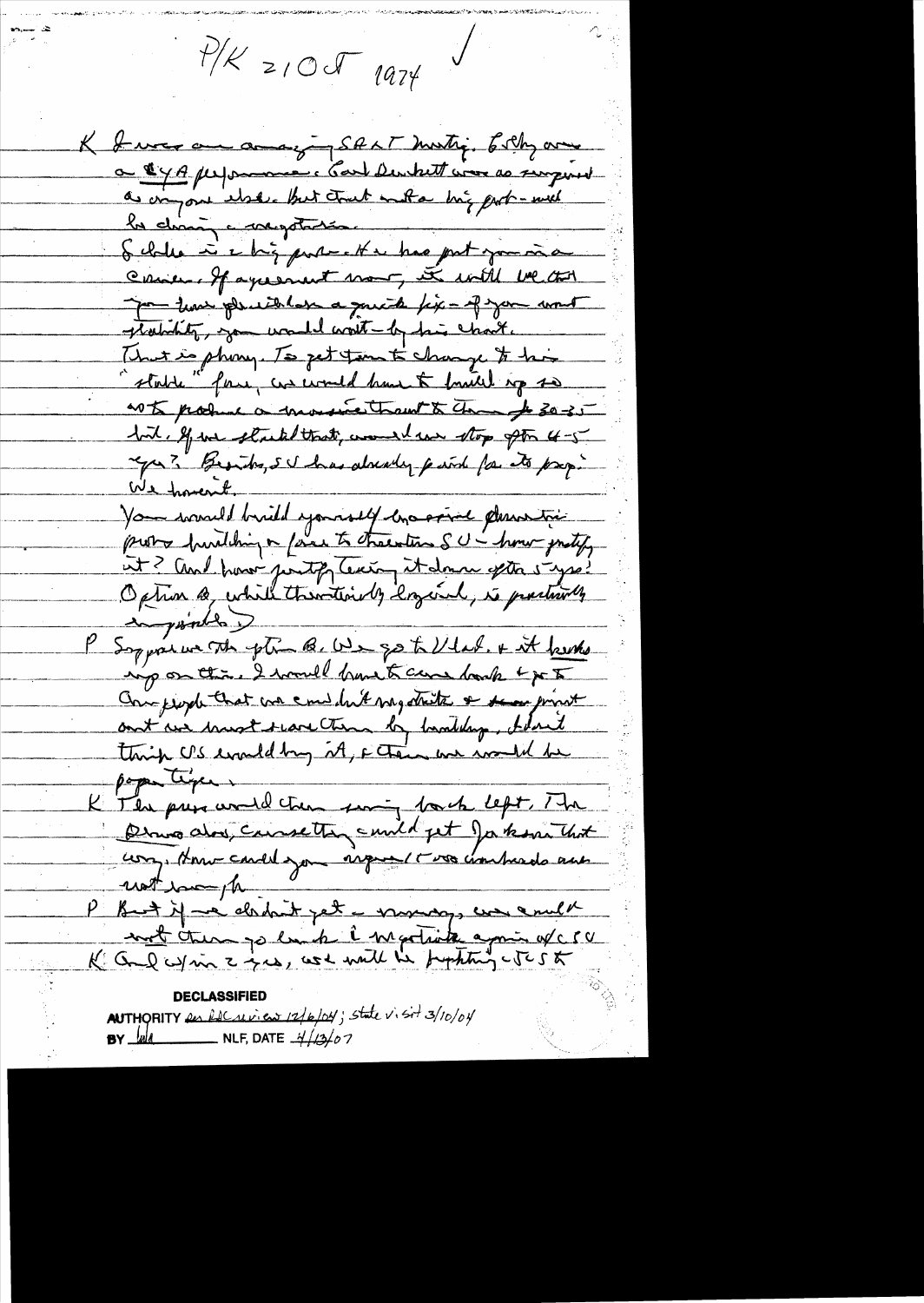herz from surprime B-52<br>P B Fast-hat we ringet not get - famb to what scores K Saos are downly perium to Cray problems. They are town their stand would be problems. They cont oppied. Obeauté à contrat de la dépuise de la 1888) K herrin, Crota chome F How about i JES K They will request with driving obtet MIRG Cother 480 11 M II. What you do not have in your colonel wow is bonsinos par hominales. Press un langer playing bien against me, join bien " (1) Ne playing a Junish emmety P But worn he, Clamato, Jones saved I had too much K He want the c heat, mile Clement tek l'If be convit de ce trans player, belant mant point R & mill were get out in front, (mel haid) Claments into or bright as hel but has some question Les Culh chearly getting it not NE-E say Februi made me dessay sur companyer Tonages No. Salat worte to your at tring to put ani relationship on public basis - restancy met. aid. Aussian ejou éxpectanton denl? But potten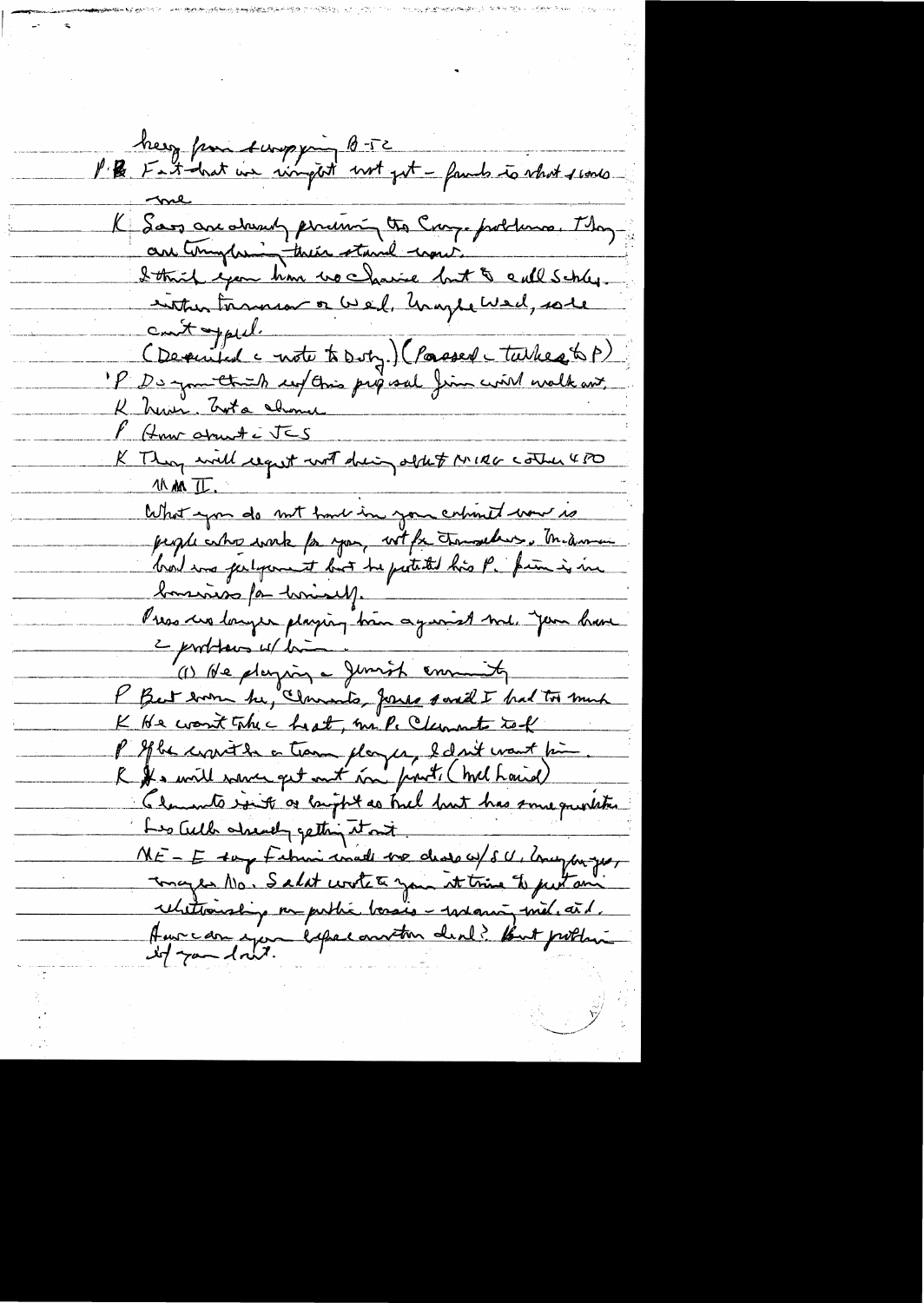Strew P 2 regards of what Solder the T in July.<br>I Clements argent furtit being lutter anned move GUP. Also he monic wants to watrate in Wach, with Siria, That has I proto: Puss had, in use fa west; US mortulment. Jean opaint Salat is jetting orld fest. I with ask for won. Why, 5 yr syrecust - totally P Anville pour fet sit à explication megat. tous et court l'elige ausse of Joy con tony. I preser à months of banquing hopes me nous inassiely. you my brust entifit aid. P Your purlement on this is superiorto music ferred Commity will not exitate what & we are sight thing to H They should give my 1/2 com to 67- incl on field. US would have to generate that the ant fait. They cont get mon e tallig for that. Some opperfies of mon-hellig  $\rho$  a  $0$  lu zeni? Il a tole thing. E could adamne to prevent I him This croud than he be kne boffer. Befue Essaid<br>Seos that, Syric would be expected. I is donners i has been squarelly away. Tre I were turished Turking. Schweit let Syriac godmun in another was of Thekey rout brundaty newtrol, we don't have a chome I don't crant & po harle time unders I find of ce services des id vous bord un toute éterne entre lup. fungations  $\leq$  bet  $I + E$ . We thinking of owner of Veral trip on Sutureday  $\mathcal{L}$ P Cerral, K & think we will get I - E in gotwith , but I mult